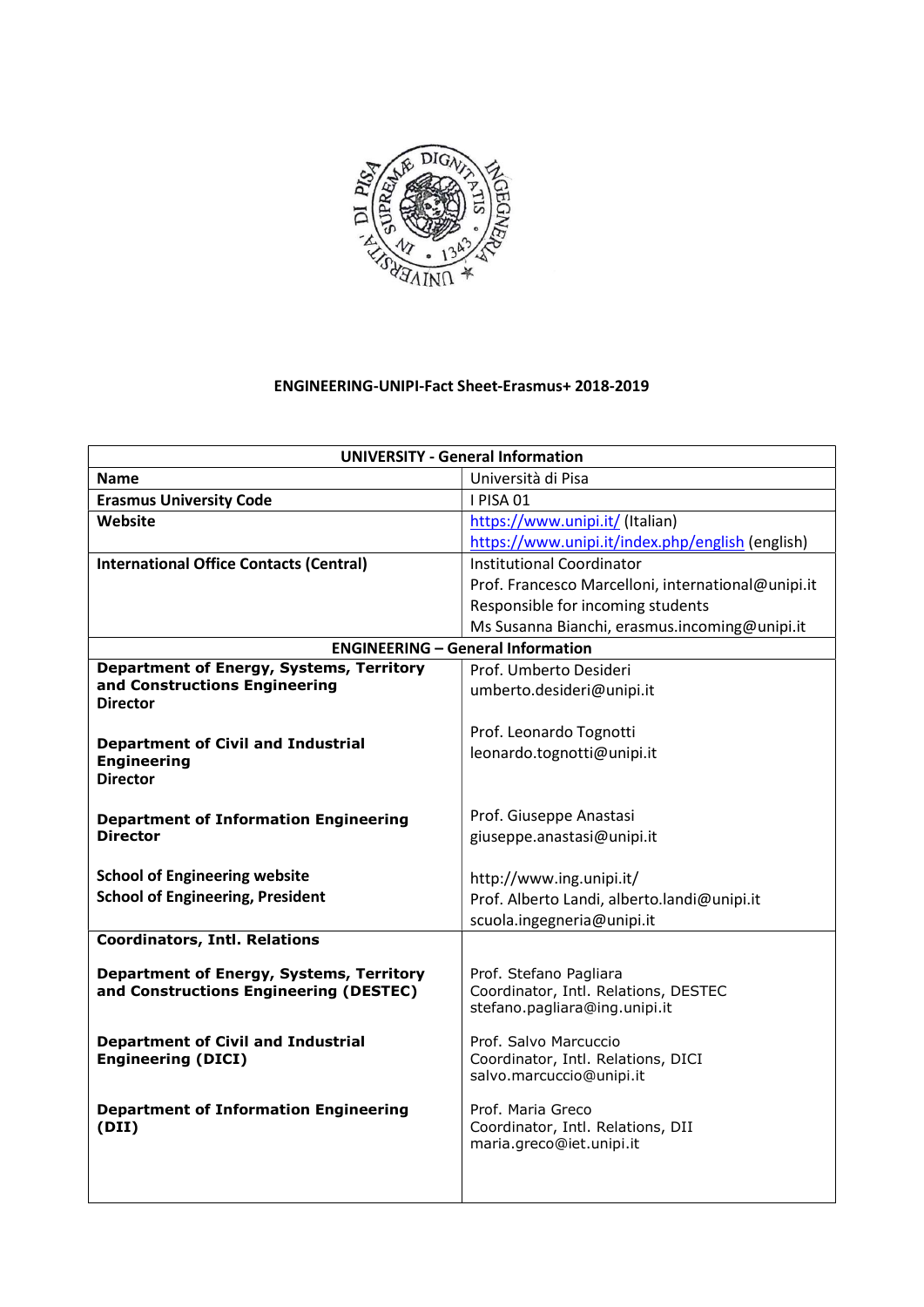| <b>International Office Contacts (Engineering)</b>              |                              | Ms Carlotta del Chiaro<br>carlotta.delchiaro@ing.unipi.it                       | Assistant to Coordinator, Intl. Relations, DESTEC |  |
|-----------------------------------------------------------------|------------------------------|---------------------------------------------------------------------------------|---------------------------------------------------|--|
|                                                                 |                              | Ms Alessia Bartalucci<br>alessia.bartalucci@unipi.it                            | Assistant to Coordinator, Intl. Relations, DICI   |  |
|                                                                 |                              | Ms Sara Andrenucci<br>sara.andrenucci@unipi.it<br>erasmus.incoming@ing.unipi.it | Assistant to Coordinator, Intl. Relations, DII    |  |
| <b>INTERNATIONAL EXCHANGE AGREEMENTS/NOMINATIONS - Contacts</b> |                              |                                                                                 |                                                   |  |
| <b>Bilateral Agreements</b>                                     | Carlotta Del Chiaro (DESTEC) |                                                                                 | international@ing.unipi.it                        |  |
|                                                                 | Alessia Bartalucci (DICI)    |                                                                                 |                                                   |  |
|                                                                 | Sara Andrenucci (DII)        |                                                                                 |                                                   |  |
| Incoming Students – Nomination                                  | Carlotta Del Chiaro (DESTEC) |                                                                                 | erasmus.incoming@ing.unipi.it                     |  |
| and Application documents                                       | Alessia Bartalucci (DICI)    |                                                                                 |                                                   |  |
|                                                                 | Sara Andrenucci (DII)        |                                                                                 |                                                   |  |

| <b>NOMINATION AND APPLICATION PROCEDURE</b>          |                                              |  |  |
|------------------------------------------------------|----------------------------------------------|--|--|
| TO BE DONE BY PARTNER UNIVERSITIES                   |                                              |  |  |
| Nomination procedure for Erasmus + mobility          | e-mail message including:                    |  |  |
|                                                      | Student Personal Info (Name, Surname, birth  |  |  |
|                                                      | date, Nationality)                           |  |  |
|                                                      | Agreement ISCED area                         |  |  |
|                                                      | Department of Interest                       |  |  |
|                                                      | Number of months                             |  |  |
|                                                      |                                              |  |  |
|                                                      | Deadlines:                                   |  |  |
|                                                      | First semester/Full Academic year: mid-July  |  |  |
|                                                      | Second Semester: mid-December                |  |  |
|                                                      |                                              |  |  |
|                                                      | To: erasmus.incoming@ing.unipi.it            |  |  |
| TO BE DONE BY NOMINATED STUDENTS                     |                                              |  |  |
| Application procedure for nominated students         | <b>Compulsory Documents to be submitted:</b> |  |  |
|                                                      | Learning Agreement (2018-2019 version)       |  |  |
|                                                      | <b>Courses Unit List</b>                     |  |  |
|                                                      | Transcript of Records - academic studies     |  |  |
|                                                      | Documents should be signed both by the       |  |  |
|                                                      | student and by the home Institution          |  |  |
|                                                      |                                              |  |  |
|                                                      | To: erasmus.incoming@ing.unipi.it            |  |  |
| <b>Registration procedure for nominated students</b> | Register on Alice Portal                     |  |  |
| Info at: https://www.unipi.it/index.php/erasmus-     | Make an online appointment with Central      |  |  |
| programme/item/2509-practical-information-for-       | Offices to receive:                          |  |  |
| mobility-students                                    | University booklet                           |  |  |
|                                                      | student card                                 |  |  |
|                                                      | computer access to the University            |  |  |
|                                                      | virtual network                              |  |  |
|                                                      | Report to Carlotta/Alessia/Sara to           |  |  |
|                                                      | acknowledge arrival and receive a signed     |  |  |
|                                                      | arrival certificate                          |  |  |